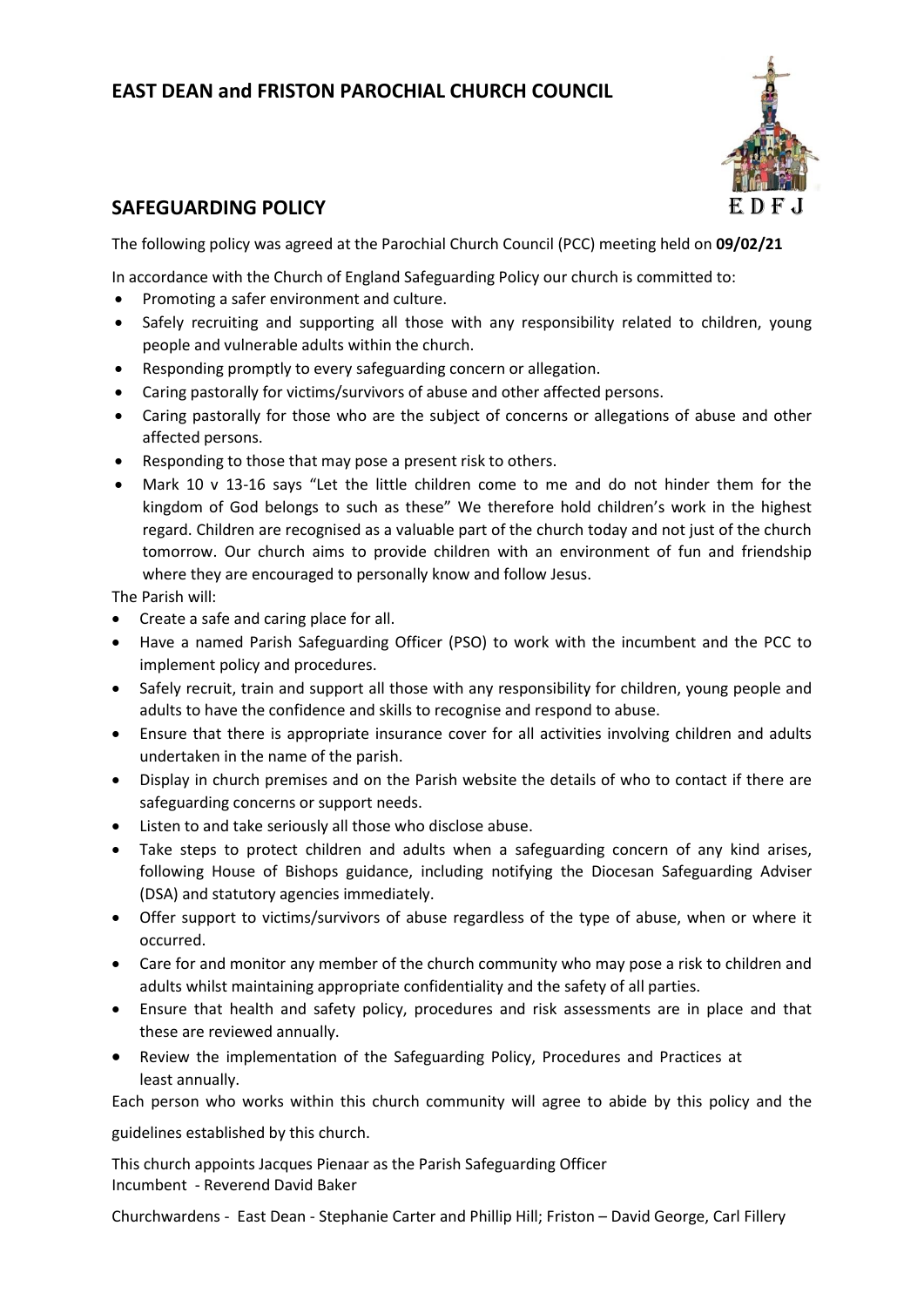#### **POLICIES & PROCEDURES**

#### **SAFER RECRUITMENT**

#### **APPOINTMENT, SUPPORT, SUPERVISION AND TRAINING OF WORKERS/VOLUNTEERS**

- Before working with children, young people or vulnerable adults the applicant will be required to complete a self declaration form for volunteers and undertake an Enhanced CRB check.
- Have references taken up
- Attend an interview with the relevant Children's Work Leader, Parish Safeguarding Officer.
- Once approved, the worker will be overseen by the Children's Work Leader, Parish Safeguarding Officer
- The worker/volunteer will never work in isolation, and should be given regular training to equip them to serve to the best of their ability
- No-one with a conviction or caution for sexual offences is allowed to work with children, young people or vulnerable adults.

#### **SAFER RECRUITMENT SUPPORT & TRAINING**

The House of Bishops' Safeguarding Policy states that the Church '*will train and equip church officers to have the confidence and skills they need to care and support children, young people and vulnerable adults and to recognise and respond to abuse.'*

The [Training and Development Framework](https://www.churchofengland.org/sites/default/files/2017-12/SafeguardingTrainingAndDevelopmentWeb.pdf) outlines the core safeguarding training that is available from the diocese.

| CO - Basic Awareness          | Recommended for anyone who needs a basic<br>level of awareness of safeguarding.<br>This module is also a pre-requisite for<br>attendance at any other core<br>training<br>module.                     |
|-------------------------------|-------------------------------------------------------------------------------------------------------------------------------------------------------------------------------------------------------|
| C1 - Foundation               | Required for anyone who has safeguarding<br>responsibilities/ contact with children and/ or<br>vulnerable adults.                                                                                     |
| Safeguarding Leadership       | Licensed Clergy, Parish Safeguarding Officers,<br>Licensed Readers. To be completed when<br>existing C2 certificate expires. Not currently<br>required for PTO clergy/readers or for<br>churchwardens |
| C3 - Clergy and Lay Ministers | holding a license, commission,<br>Those<br>authorisation, permission to officiate from a<br>bishop, ordained or lay.                                                                                  |
| C4 - Senior Staff             | Senior staff who<br>roles<br>have<br>kev<br>in.<br>safeguarding policy, strategy and practice.                                                                                                        |
| C5 - Refresher                | To be undertaken every three years by those<br>who have completed C1, C2 or C3.                                                                                                                       |

- In this Parish, all church members who are involved in working with children and vulnerable adults have undertaken training in 2017/2018 as outlined above.
- C0 and C1 courses are available online, while leadership courses are organised by Chichester Diocese at local churches. Refresher courses will be undertaken in 2020/2021.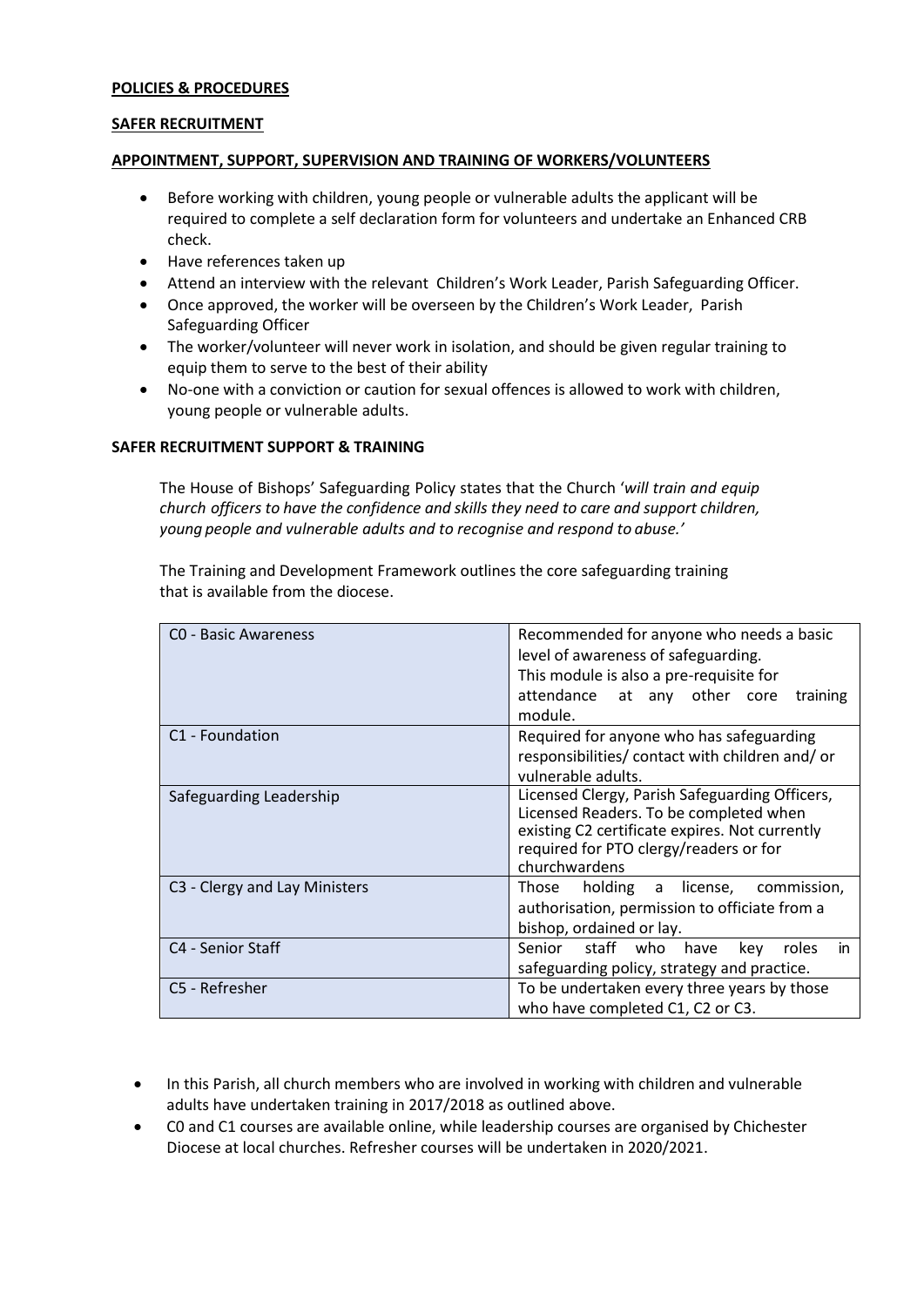#### **INSURANCE ARRANGEMENTS**

The PCC will provide appropriate Insurance Cover for all activities undertaken in their name which involve children, young people and adults. Our present Insurance arrangements provide:-

1. Public Liability

- "Public" are persons of whatever age who attend an activity organised by the church
- Our Public Liability primarily covers only activities which take place **on land owned by the Church** . Cover of £10,000,000 is in place to cover injury and damage.

#### **Activities taking place on Land or property not owned by the Church**

- Our Public Liability does not cover these situations in most circumstances.
- We will ensure that owners of the Land or Property which we use for Church activities have Public Liability cover as part of their own insurance arrangements.
- If they do not then their policy needs to have temporary cover in place and subject to PCC agreement - the cost of their additional premium may be met by the PCC
- The following venues are regularly used by the Church and we will ensure that appropriate insurance cover is in place
	- o The Village Hall
	- o The Recreation Ground & Pavilion
	- o The Grange
	- o CSM garden Party venue etc.
- 2. Personal Accident
	- Our Policy provides Personal Accident cover for accidental injury to or death **whilst on Church premises** of
		- o Our clergy and employers
		- o Volunteers
		- o Children aged 3-18 taking part in activities organised by the Church
		- o and also Church Members of a tour organised by the Church

For every event / activity we organise PCC approval will be obtained in advance, risk assessment undertaken and proper supervision put in place. It should also be noted that where activities are of a potentially hazardous nature such as firework displays guidance will be sought from the Insurance Company before the event takes place**.** INSURANCE AND RISK ASSESSMENT ARRANGEMENTS

General Risk Assessment for activities in the Cornerstone Room, The Rectory, Village Hall and The Grange Nursing Home are available. Pathfinders have a special Risk Assessment for the Cricket Pavilion.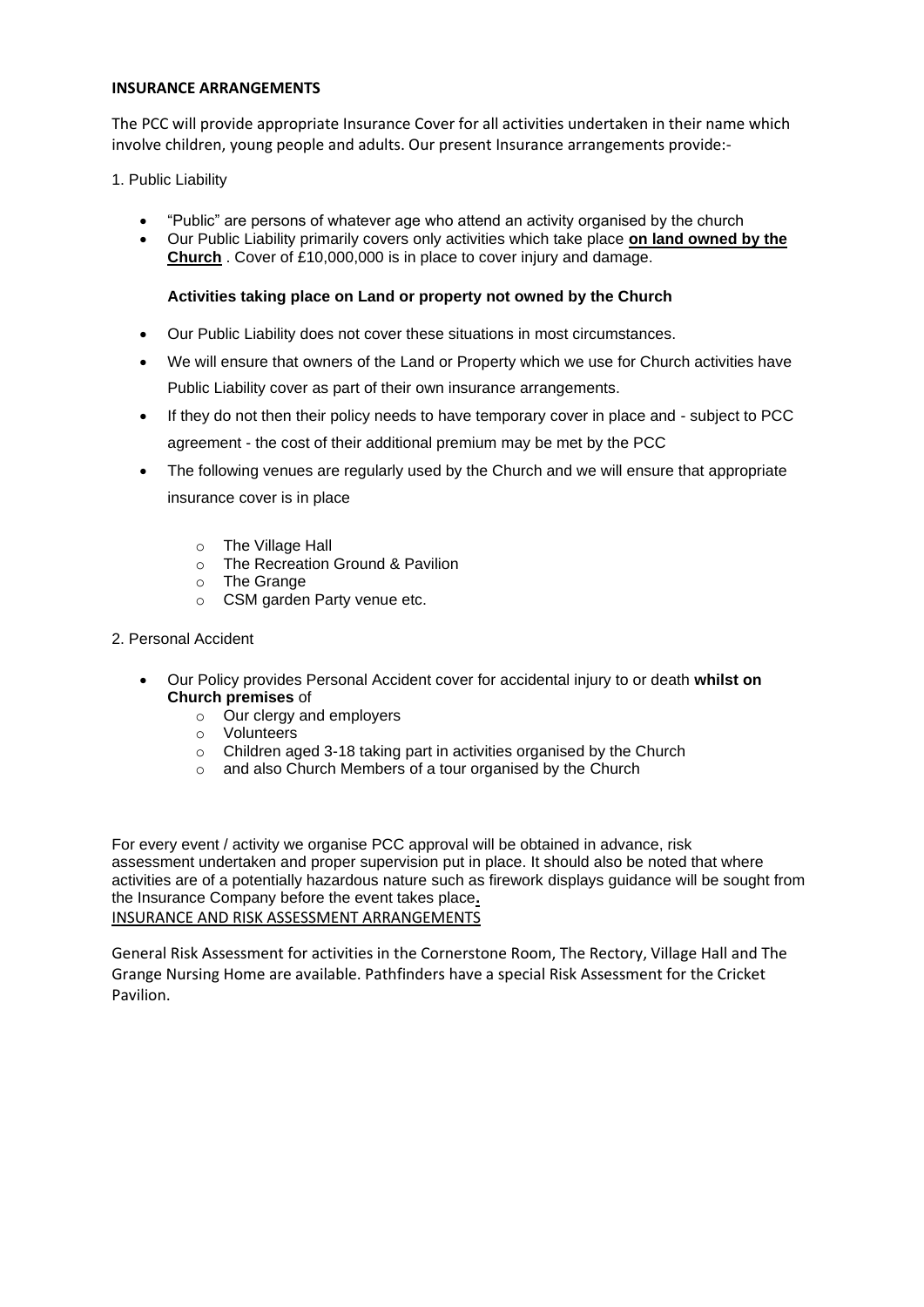#### **VOLUNTEER DRIVING**

On occasions, the use of private cars for transporting small numbers of people including children, young people and vulnerable adults may be required

An agreed list of Volunteer Drivers including Motor Policy Insurance cover will be maintained.

All volunteer drivers must read this policy and sign the policy annually consenting to the policy.

- All drivers must have a full and valid driving licence for the class of vehicle they own and be free of any motoring convictions, and be willing to present their driving licence for inspection if requested.
- All drivers must adhere to the Highway Code.
- All drivers must have fully comprehensive insurance cover when carrying children, young people or adults. All vehicles must conform to all legal requirements.
- Passengers must be restrained by a seat or lap belt and no child should be transported in the front passenger seat, with the exception of the driver's own child at their discretion.
- Parents must supply booster seats for their child if under 135cm tall and have given permission for them to travel in a volunteers car for a PCC authorised activity. It is the driver's responsibility to see the seat is used.
- No adult should be 1:1 with a child unless it is their own.
- The activity organiser or volunteer in charge will ensure that permission has been obtained from a parent to ensure that all parties are fully informed of the transport to and from events.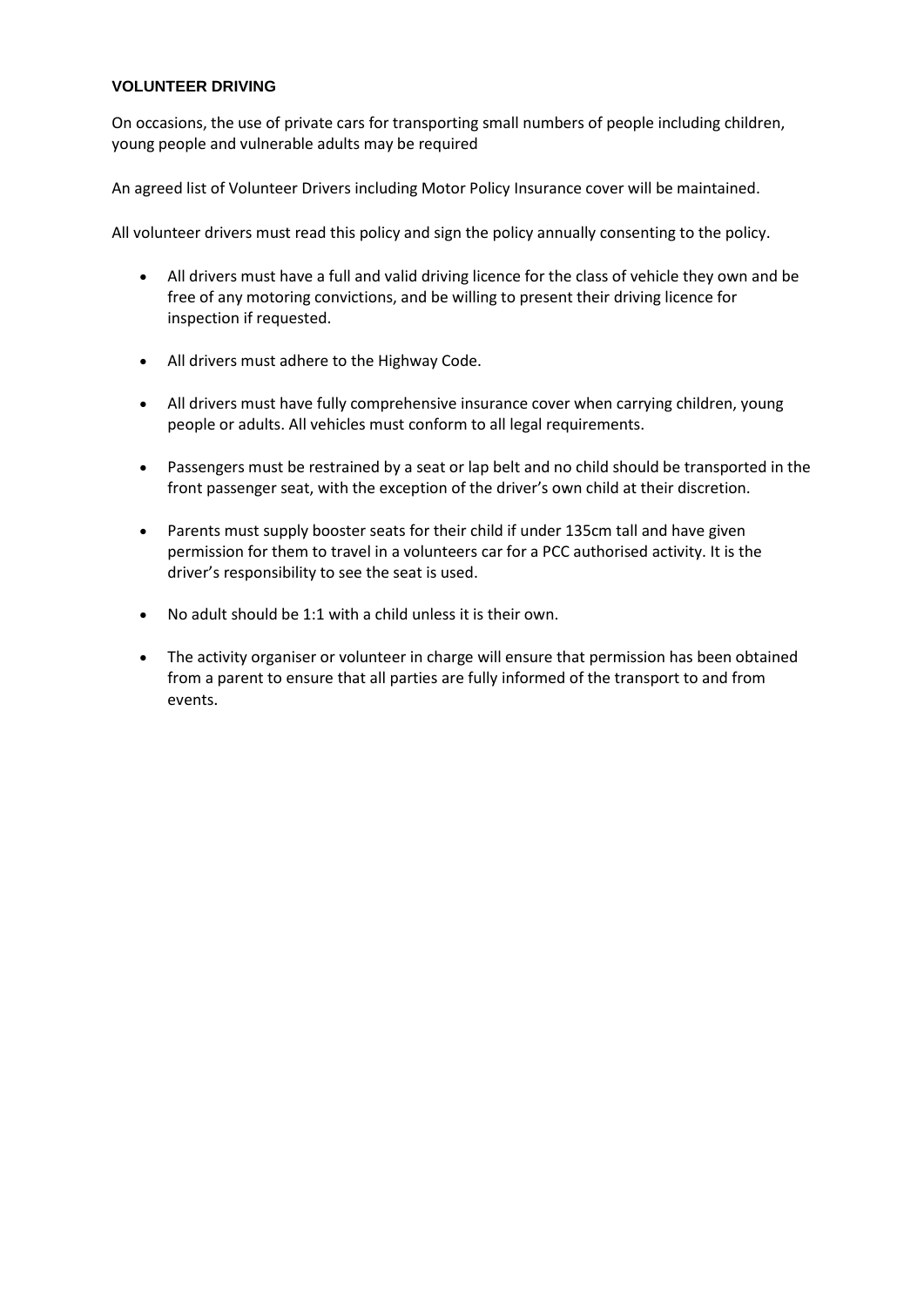#### **REGISTERING A CHILD**

All children under 18 years who regularly attend any church activity or club must be registered to do so. To register, the parent must

- Provide each child's name, address, age, relevant medical/dietary information and emergency contact details
- Give consent for each child to be transported by private car/minibus where this is likely to be part of the church activity's programme

#### **LEADERS' RESPONSIBILITIES**

- Each group must maintain a register of children/young people in the group
- Leaders must ensure that ratio of children to workers is:
- 0-2 years: 1 person for every 3 children
	- 2-3 years: 1 person for every 4 children
	- 3-8 years: 1 person for every 8 children
	- Over 8 years: 1 person for every 10 children
- Workers must ensure that children are supervised at all times.

#### **CODE OF BEHAVIOUR**

#### **All clergy, paid employees and volunteers** *should*:

- Treat all children and young people with the respect and dignity befitting their age.
- Watch their language, tone of voice and body language.
- Learn to control and discipline children without physical punishment; this must never be used, even if they have the parents' explicit permission for this.
- Ensure that another adult is informed if a worker needs to take a child to the toilet. Toilet breaks should be organised for young children.
- If known in advance, a parent's permission must be sought if a child or young person is to be seen on his/her own. Another adult must be nearby, and the child or young person should know this.
- Ensure that each group includes a female helper.

#### **All clergy, paid employees and volunteers** *should not:*

- Invade a child's privacy whilst washing or toileting.
- Play rough physical or sexually provocative games.
- Be sexually suggestive about a child or to a young person, even in fun.
- Touch inappropriately or obtrusively.
- Scapegoat, ridicule or reject a child or young person in a group.
- Show favouritism to any one child or young person or group.
- Allow a child or young person to involve the worker in excessive attention seeking that is overtly physical or sexual in nature.
- Give lifts to children or young people on their own. If this is unavoidable, ask the child or young person to sit in the back of a vehicle.
- Share sleeping accommodation with young people.
- Invite a young person into the worker's home alone.
- Permit abusive peer activities, e.g. initiation ceremonies, ridiculing, bullying.
- Allow unknown adults access to children. Visitors should always be accompanied by a known person.

## **Be prepared for your colleagues to remind you if you forget any of the requirements for good practice and be prepared to help a colleague by advising them in return.**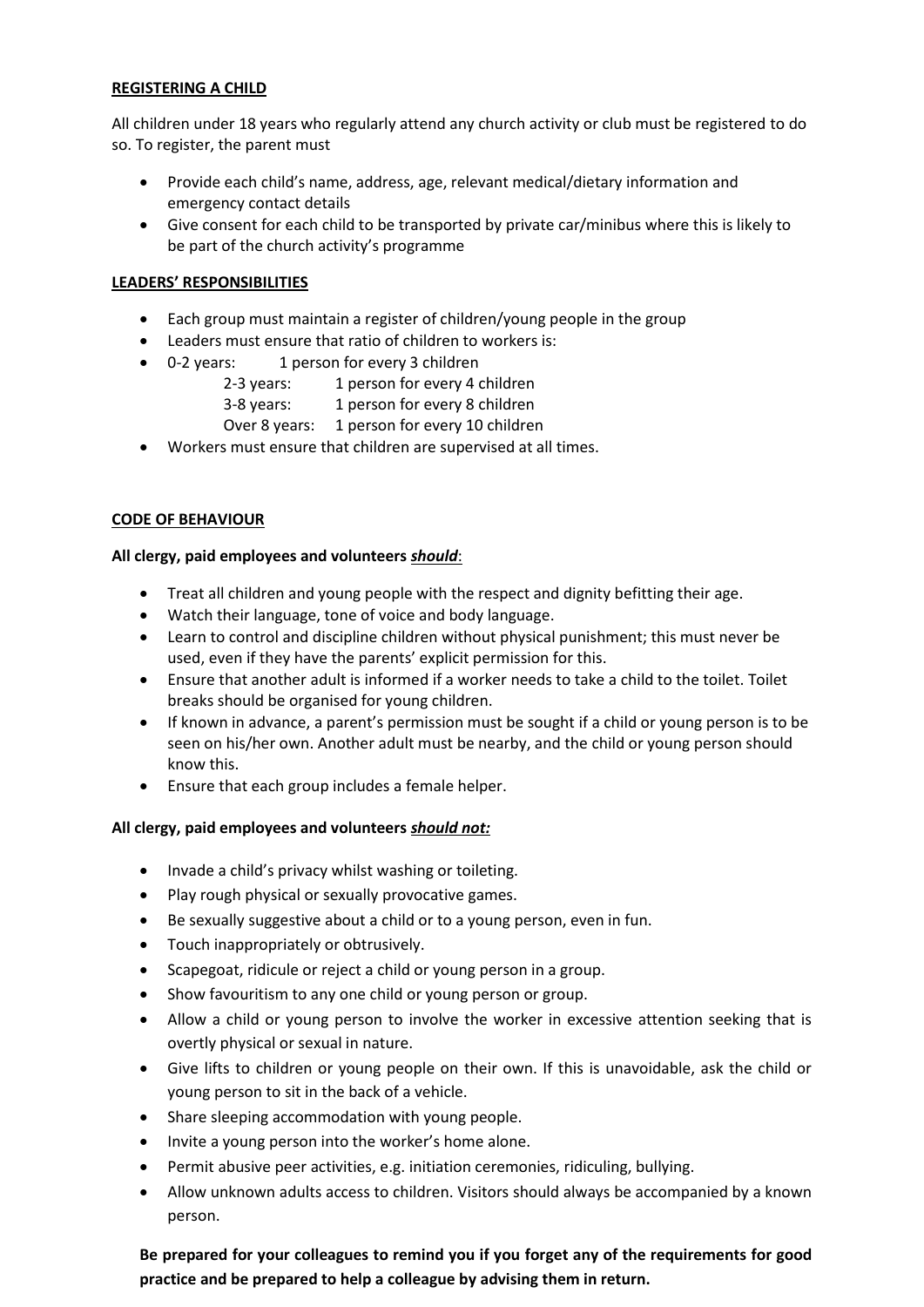#### **Children can be harmed by:**

- Physical abuse; neglect; emotional abuse; sexual abuse.
- Abuse within their own families, by a trusted adult, by someone involved with them in an organised activity or sometimes, although rarely, by a stranger.

## **All church workers with children must know what to do if they are concerned that a child or young person is being harmed, or if they disclose abuse.**

### **HEARING A CHILD ABUSE DISCLOSURE**

Church workers may get to know the children and young people in their groups well. A child or young person may feel enough trust to be able to talk about unhappy things that are happening – at home, school or at church. This is both a privilege and a responsibility.

Remember that the child may want the abuse to stop, but may still love the abuser. The child may think that it is possible to stop the abuse without anything else happening. If a child asks to talk in confidence ALWAYS tell them that this will depend on the circumstances.

It will be necessary to get other people to help if they are being harmed. If possible, try to have another adult present whilst the child speaks, but do not prevent the child from speaking.

- Maintain eye contact.
- Allow the child to talk, but do not press for information. Tell the child that he/she is not to blame for anything that has happened.
- Reassure the child that he/she was right to tell.
- Let the child know that you will have to tell other people so that the abuse can stop. Try to explain what will happen next in a way that the child can understand.
- Reassure the child that you will support him/her during the difficult time to come.

**As soon as possible, write down as carefully as possible what the child has said, how he/she said it and how they appeared emotionally.**

**Write down what you said, sign and date it.**

**DO NOT talk to the alleged abuser.**

**Pass on the information to the Parish Safeguarding Officer (PSO)**

**DO NOT approach Social Services in isolation. Any contact with Social Services will be via the PSO.**

**If child abuse is suspected or a child discloses abuse, the local Social Services Department must be informed. They will agree with the Incumbent or PSO when the parents and alleged abused should be informed of the allegation.**

**Advice can be obtained from the Diocesan Child Protection Adviser – Colin Perkins 01273 425792.**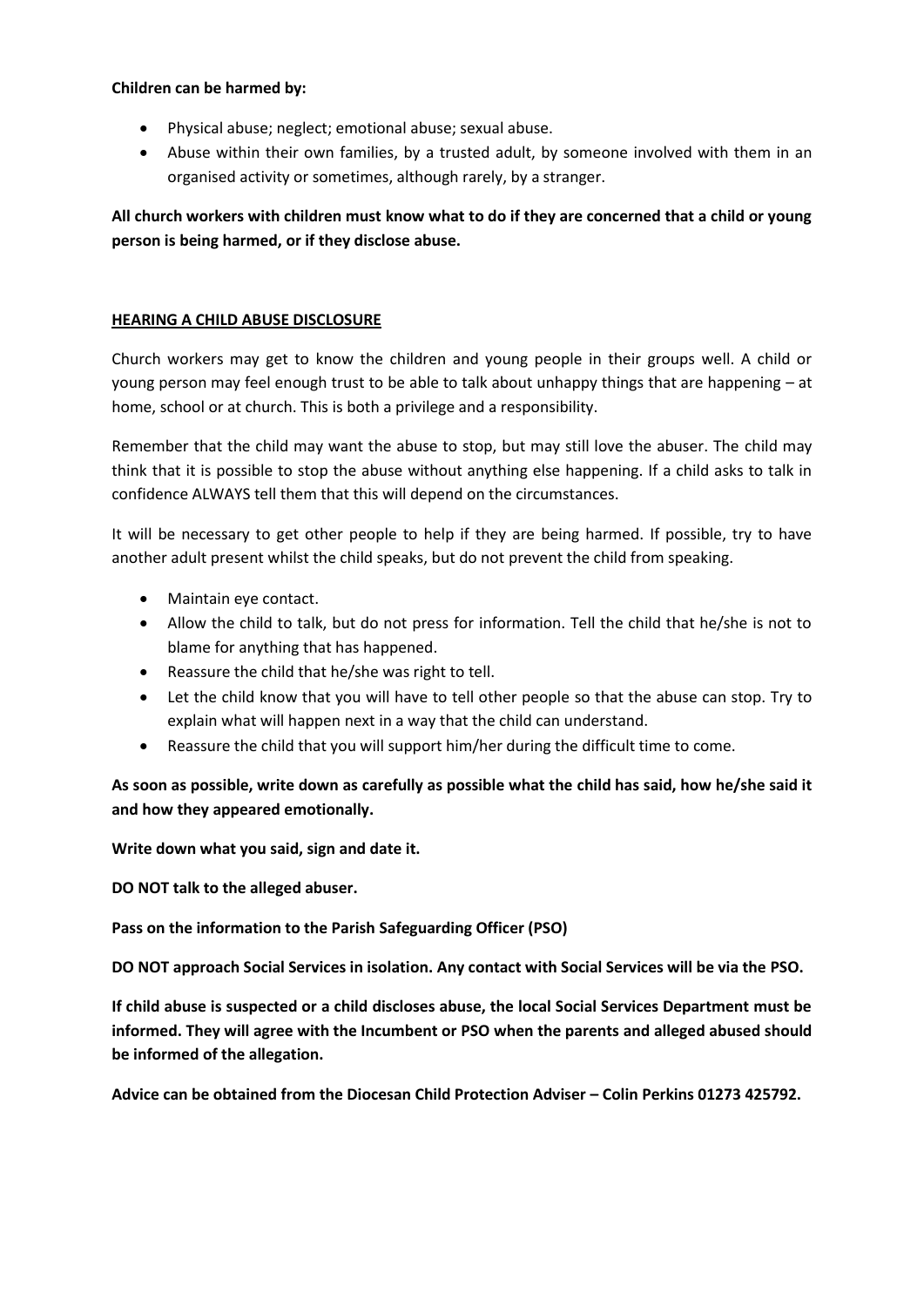#### **DBS CHECKS FOR CHILDREN'S WORKERS**

All volunteers and paid workers will need an Enhanced DBS check if they are in contact with children and young people on a regular basis (at least once a month), or assisting with teaching groups.

|--|

| <b>Rev. David Baker</b>                                                | Phone: 01323 423266                          |
|------------------------------------------------------------------------|----------------------------------------------|
| The Rectory,                                                           |                                              |
| Gilberts Drive,                                                        |                                              |
| East Dean,                                                             | email: davidbaker1966@gmx.co.uk              |
| East Sussex.                                                           |                                              |
| <b>BN20 ODL.</b>                                                       |                                              |
| The Parish Child Protection Representative/Parish Safeguarding Officer |                                              |
| <b>Jacques Pienaar</b>                                                 | Phone: 01323 423341                          |
| 8Deanside,                                                             |                                              |
| East Dean,                                                             | email: jacquespienaar69@gmail.com            |
| East Sussex.                                                           |                                              |
| <b>BN20 OHU.</b>                                                       |                                              |
| <b>The Local Social Services Department</b>                            |                                              |
| Eastbourne                                                             | Phone: 01323 747373                          |
| The Local Police Child Protection Team                                 |                                              |
| Patrol Centre,                                                         | Phone: 01323 414074                          |
| Hammonds Drive,                                                        |                                              |
| Eastbourne,                                                            |                                              |
| <b>BN23 6PW.</b>                                                       |                                              |
| <b>Diocesan Safeguarding Adviser</b>                                   |                                              |
| <b>Colin Perkins</b>                                                   | Phone: 01273 425792/07500 771210             |
|                                                                        | email: colin.perkins@chichester.anglican.org |
| <b>Diocesan Asst. Safeguarding Adviser</b>                             |                                              |

| Morag Keane | email: morag.keane@chichester.anglican.org |
|-------------|--------------------------------------------|
|             | Phone: 07881 580310                        |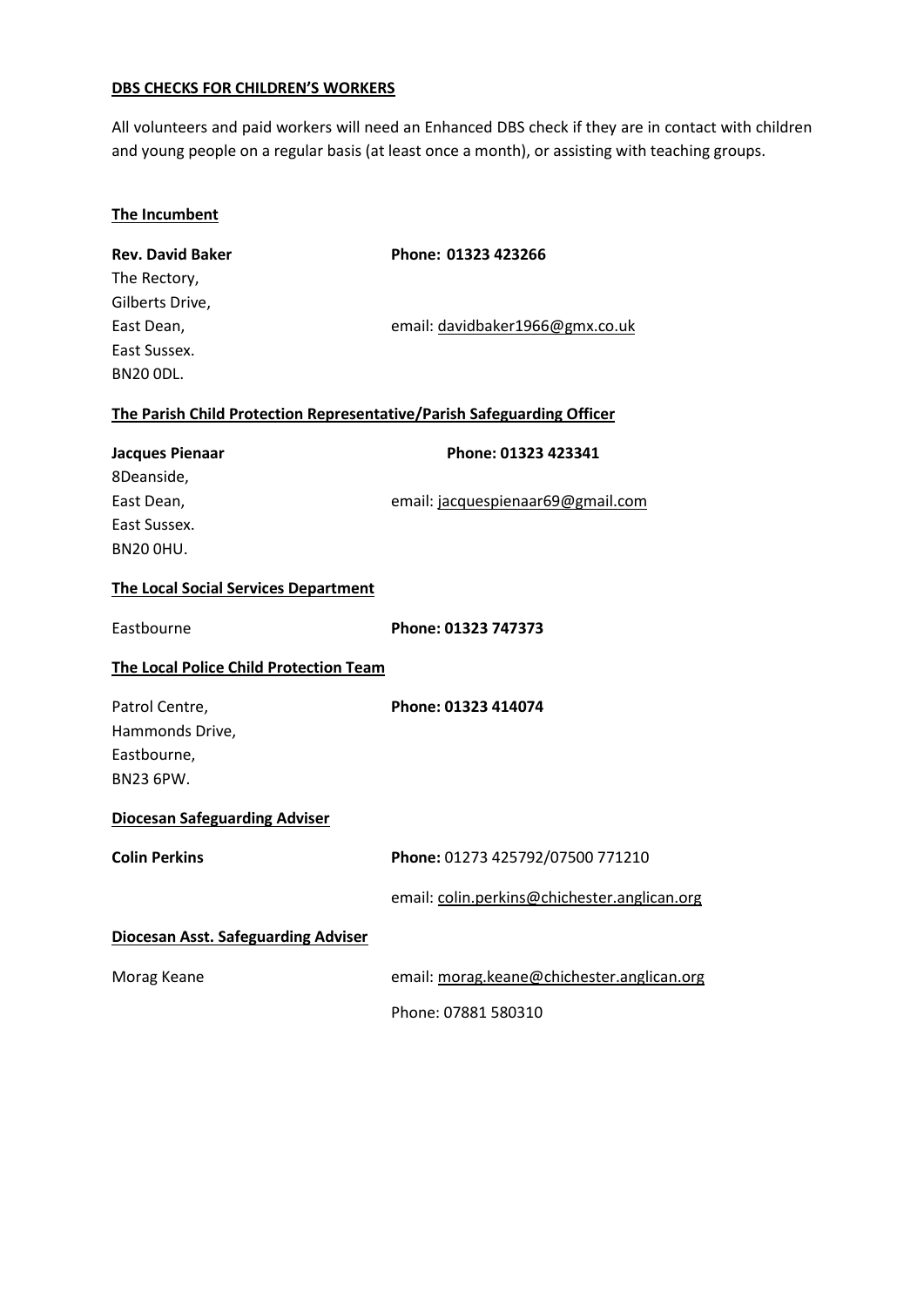#### **VULNERABLE ADULTS POLICY**

#### **VULNERABLE ADULTS DEFINITION**

A vulnerable adult is a person who is aged 18 years and over, and is:

- living in a residential accommodation such as a care home
- living in sheltered housing
- receiving domestic care in his/her own home
- receiving any form of health care
- requires assistance in the conduct of his/her own affairs
- any person who has age related needs, associated with frailty, illness, disability or mental capacity.

We recognise that everyone has different levels of vulnerability and everyone may be regarded as vulnerable at some stage in their lives. As members of the Parish

- we commit ourselves to respectful pastoral care for all adults to whom we minister
- we commit ourselves to the safeguarding of people who may be vulnerable, ensuring their well-being in the life of the Church
- we commit to promote safe practice by those in positions of trust
- the parish commits itself to promoting the inclusion and empowerment of people who may be vulnerable
- it is the responsibility of each of us to prevent the physical, emotional, sexual and financial abuse of vulnerable people and to report any such abuse that we discover or suspect.

#### **DBS CHECKS – VULNERABLE ADULTS**

- Church members who visit vulnerable adults in the Parish on official visits and who are involved in taking them shopping or visiting the Post Office to draw money will need a DBS even if it happens on only one occasion.
- Church members who are involved in any personal care for vulnerable adults will need a DBS, even if for only one occasion.

**N.B. If the person is a personal friend, then no DBS is needed.** Please check with the Parish Safeguarding Officer if uncertain.

**There are many roles within the Church where a DBS is not required.** Details can be obtained from the Parish Safeguarding Officer.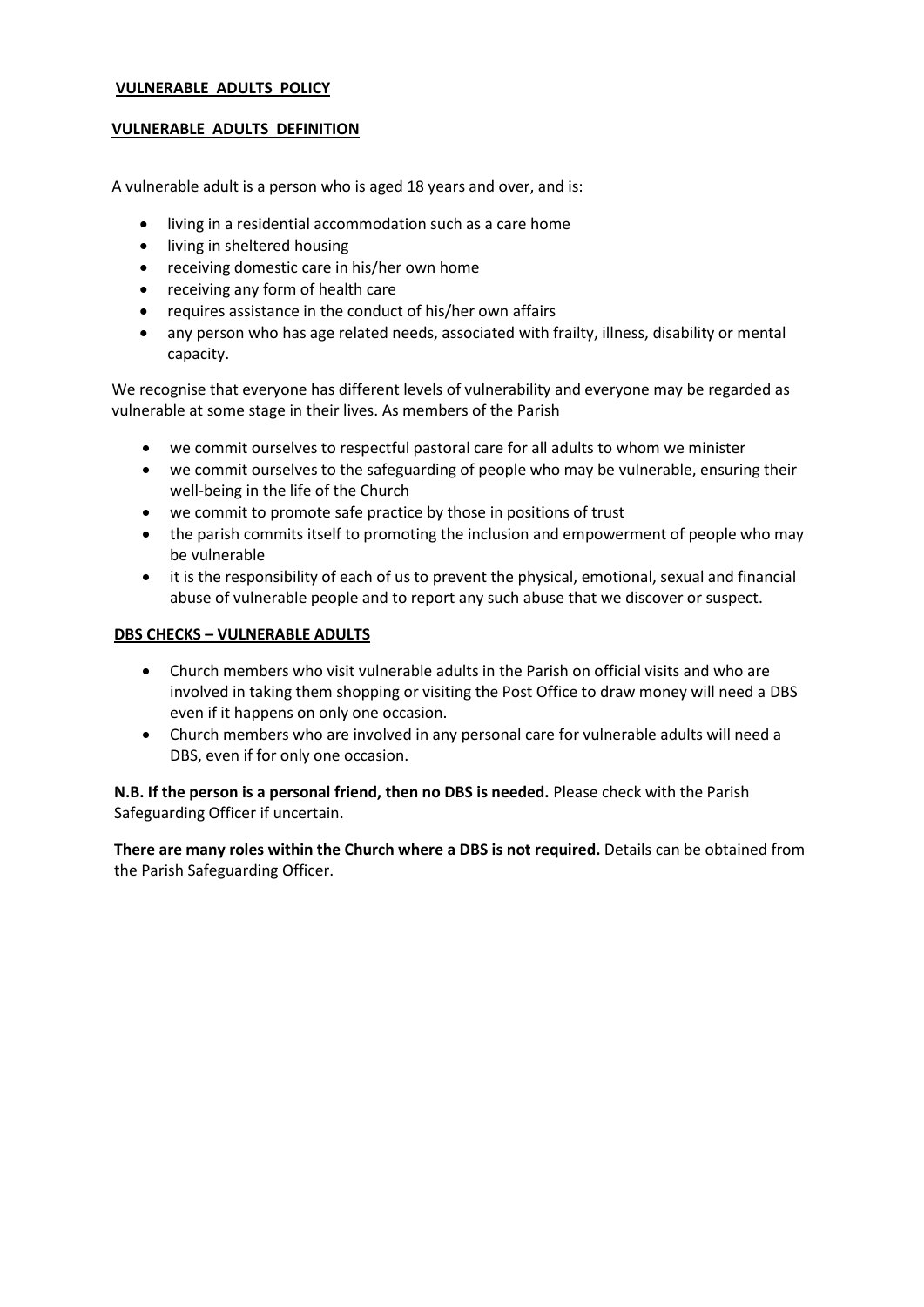



# **Parish E-Safety Policy**

This policy should be read alongside the Parish of East Dean and Friston's policies on Safeguarding, Whistleblowing, Anti-Bullying, and Reporting Concerns about a Child.

This policy applies to all staff, including clergy, PCC members, paid staff, volunteers including children's and youth workers, those involving in leading or coordinating music and worship, and anyone else involved in working or volunteering on behalf of East Dean and Friston.

### **Purpose of Policy**

- To protect children and young people who are ministered to by East Dean and Friston and who make use of information technology (such as mobile phones/devices, games consoles and the Internet) as part of their involvement with the parish.
- To provide our staff. volunteers, and parents with the overarching principles that guide our approach to e-safety.
- To ensure that, as a Christian community, we minister in line with our values, and also within the law, in terms of how we use information technology and behave online.
- To guide us as we seek to equip the children and young people with whom we minister to be safe, discerning and wise users of information and communication technology.

### **We recognise that:**

- The welfare of the children and young people to whom we minister and with whom we come into contact is paramount, and should govern our approach to the use and management of electronic communications technologies and online behaviour;
- All children, regardless of age, disability, gender, racial heritage, religious belief, sexual orientation or identity, have the right to equal protection from all types of harm or abuse;
- Working in partnership with children, young people, their parents, careers and other agencies is essential in promoting young people's welfare, and in helping young people to be responsible in their approach to e-safety;
- The use of information technology is an essential part of all our lives; it is involved in how we as a church gather and store information, as well as how we communicate with each other. It is an intrinsic part of the experience of children and young people, and is greatly beneficial to all. However, it can present challenges in terms of how we use it responsibly, and, if misused either by an adult or a young person, can be actually or potentially harmful.

### **We will seek to keep children and young people safe by:**

- Treating any child protection concern arising from the online world in the same way, taking it just as seriously, as concerns arising from the offline world.
- Ensuring that our parish safeguarding officer has access to up-to-date information and training regarding online safety, assisting them as appropriate to access this training.

 Ensuring that all staff and volunteers at East Dean and Friston avoid using private forms of electronic communication (text message, email, direct messaging including on social media) to communicate with the children and young people they are responsible for.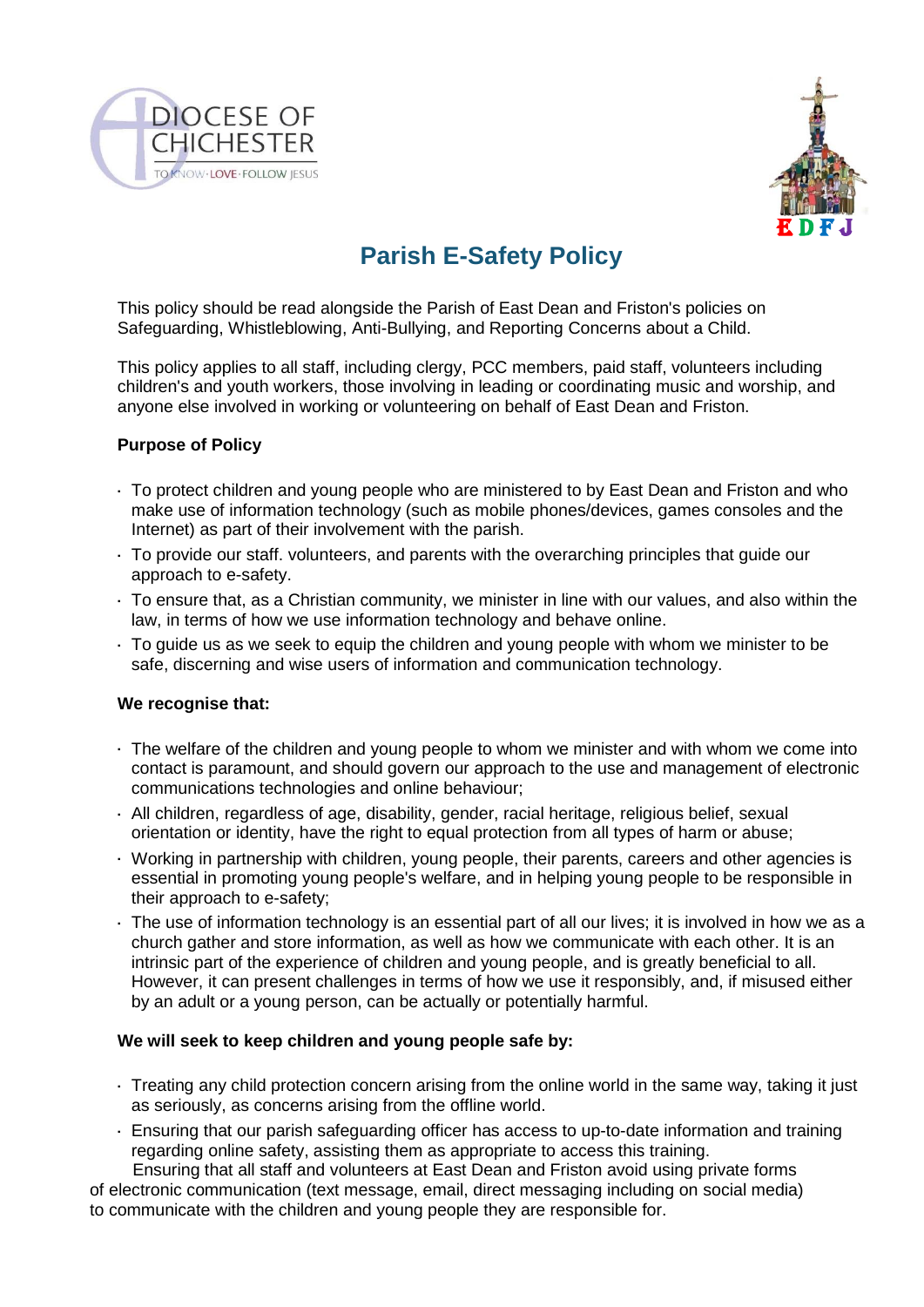- Taking the use of such private communication between staff or volunteers and young people as seriously as one-on-one contact between adults and children without another responsible adult present. It is always the responsibility of the adult staff member or volunteer to put appropriate boundaries in place in their relationships with the young people with whom they minister, in both the offline and online worlds.
- Using open online forums to communicate with children, such as Facebook youthgroup pages to notify young people of events etc.
- Avoiding any form of inappropriate content in what we, our staff and our volunteers post online, including (but not limited to) sexual content, racist, sexist or otherwise bigoted content, or content promoting illegal activity.
- Maintaining electronic versions of sensitive personal data securely, according to the principles of the Data Protection Act.
- Providing age-appropriate awareness material, including training, to children and young people with regards to online safety. In particular, we will make them aware of the Thinkuknow website, and about Childline.
- Providing awareness material to parents with regards to online safety. In particular, we will make them aware of the Thinkuknow, Parents Protect, and UK Safer Internet Centre websites.
- Only using Whatsapp Groups to communicate with children and young adults and avoid one-to-one communication at all times.
- Personal email communication will never be used to communicate with children and young adults but it will be used to communicate with parents or guardians in-line with our GDPR policy.
- The use of social media such as Facebook and Twitter will be avoided at all costs.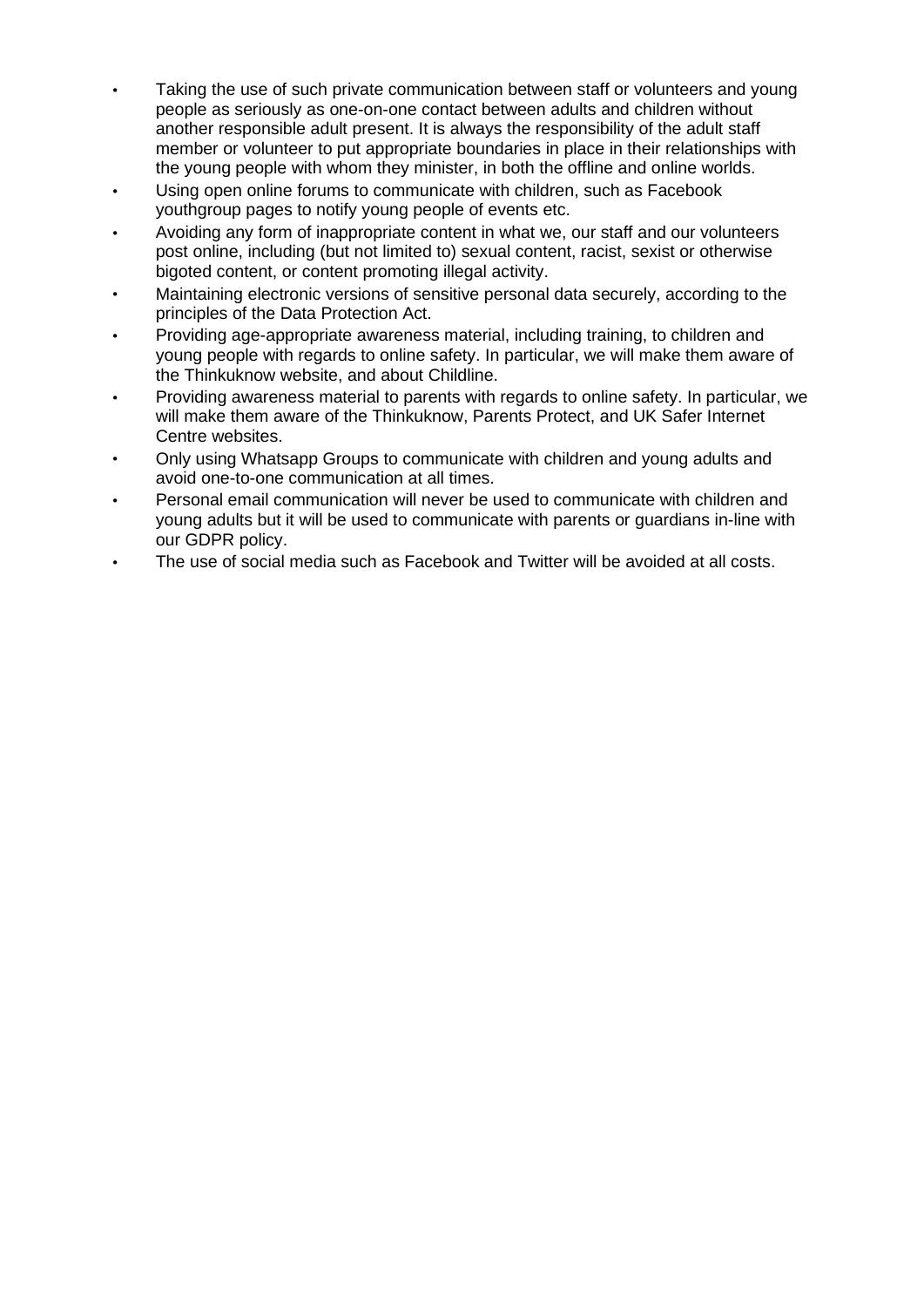#### £AST DEAN WITH FRISTON PARISH

#### Parish Policy on Safeguarding Vulnerable Adults in the Church.

#### We are committed to and adopt the House of Bishop's Policy, Promoting a Safer Church.

- 1. We recognise that everyone has different levels of vulnerability and everyone may be regarded as vulnerable at some time in their lives.
- 2. As members of the parish we commit ourselves to respectful pastoral care for all adults to whom we minister.
- 3. We commit ourselves to the safeguarding of people who may be vulnerable, ensuring their well-being in the life of the church.
- 4. We commit to promoting safe practice by those in positions of trust.
- 5. The parish commits itself to promoting the inclusion and empowerment of people who may be vulnerable.
- 6. It is the responsibility of each of us to prevent the physical, emotional, sexual, financial and spiritual abuse or vulnerable people and to report any such abuse that we discover or suspect.
- 7. We undertake to exercise proper care in the appointment and selection of those who will work with people who may be vulnerable.
- 8. The parish is committed to supporting, training and regularly reviewing those who undertake **work** amongst people who may be vulnerable.
- 9. The parish will adopt the Diocesan policy on vulnerable adults.
- 10. Each person who works with vulnerable people will abide by these recommendations.

This policy statement was adopted by East Dean and Friston Parish at the Parochial Church council meeting.

This policy will be reviewed each year to monitor progress.

| Signed                                                        |
|---------------------------------------------------------------|
| $D - A - B$ ALIK<br>incumbent.                                |
| Chair of PCC.                                                 |
| (SJCHRTER)<br>Churchwardens (East Dean).,                     |
| ( DAVID GEORGE)<br>(Fristor                                   |
| 12/01/2021<br><u>S</u> PIENAAR<br>Parish Safeguarding Officer |